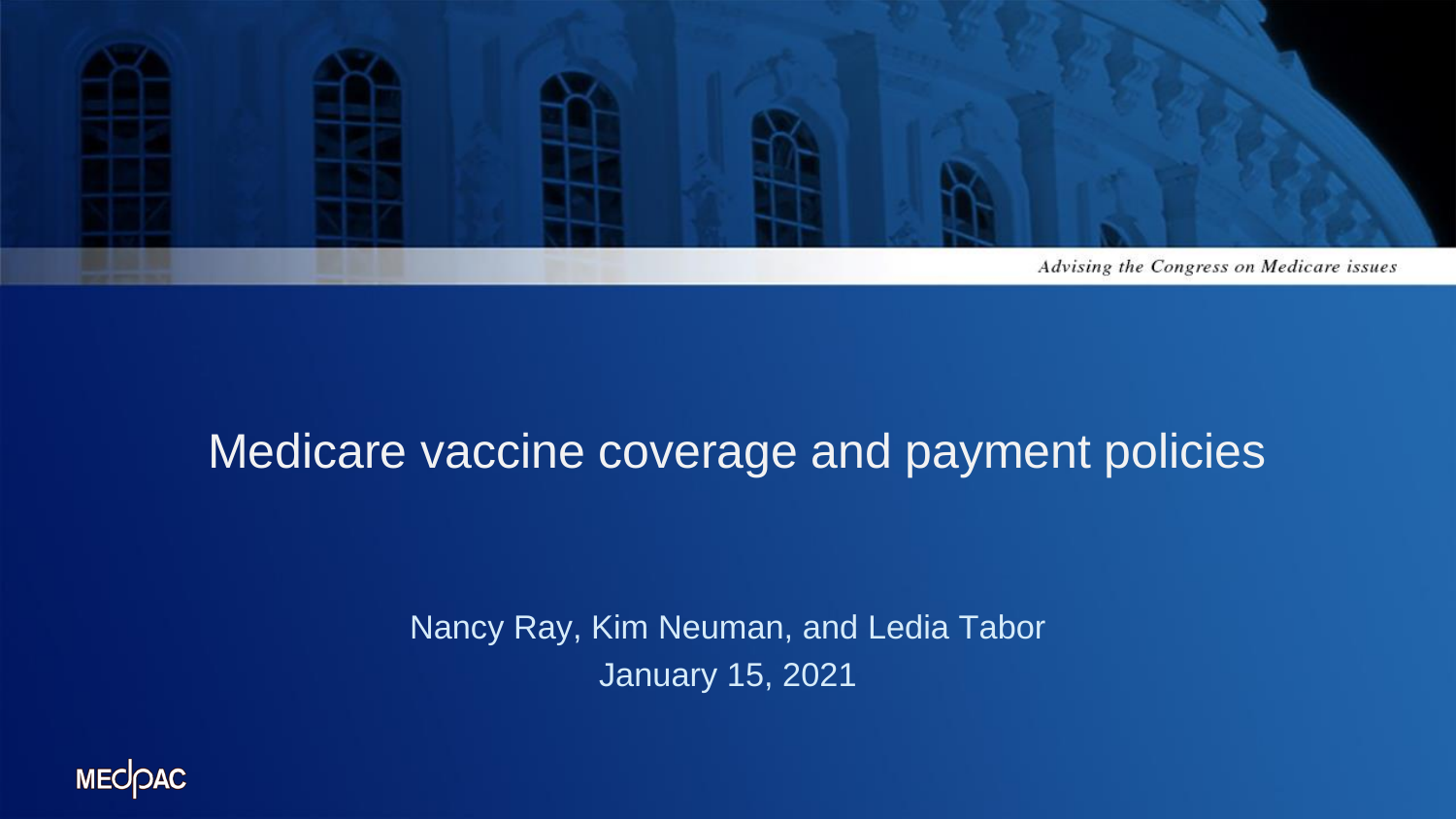

- Update on Medicare's efforts to measure vaccination rates in quality reporting programs for FFS providers, ACOs, and Medicare Advantage (MA) plans
- Vaccine coverage and payment policy options
	- Cover all preventive vaccines under Part B instead of Part D to promote access
	- Modify Medicare payment for Part B vaccines to better reflect acquisition costs

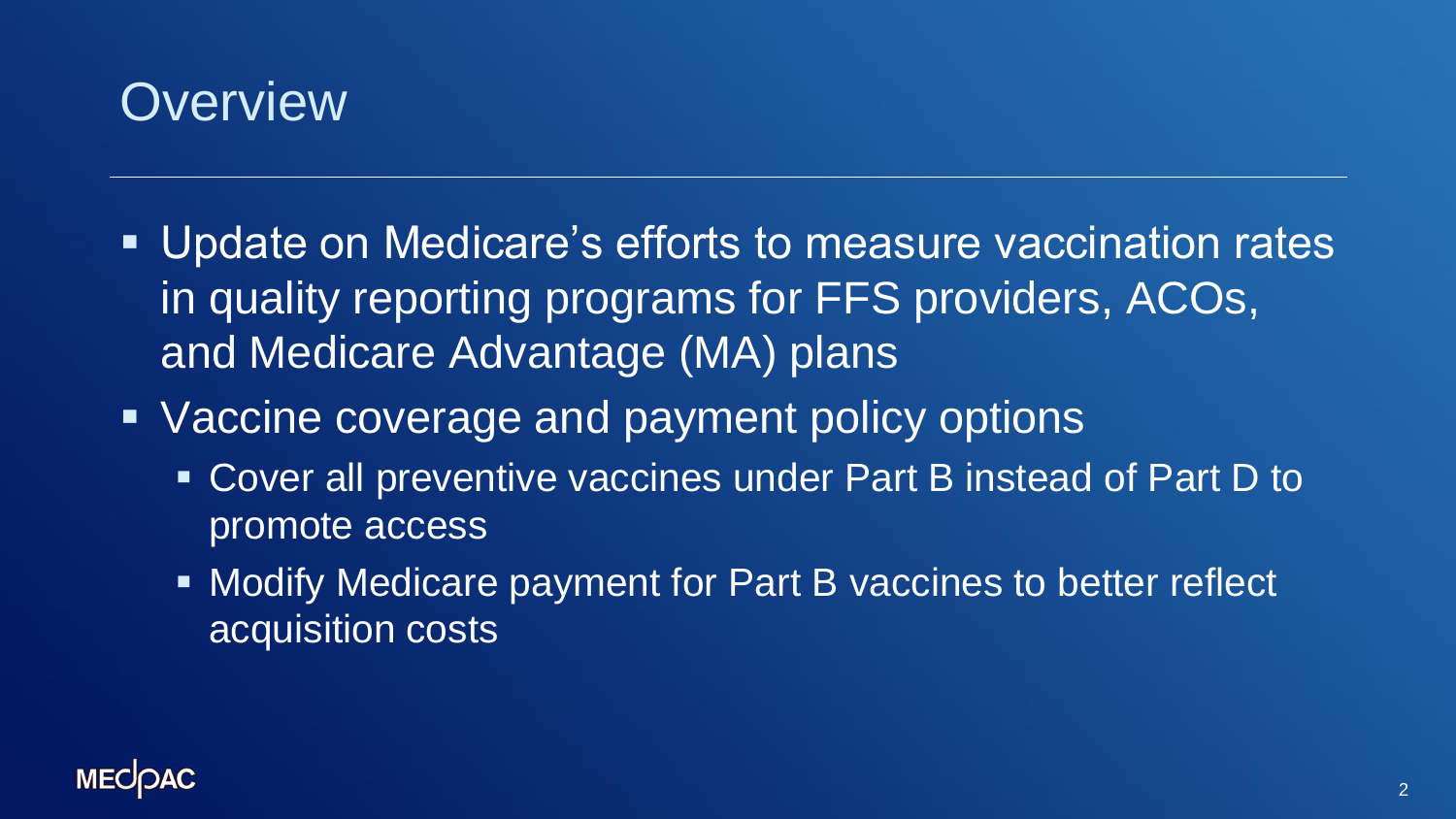# Measurement of vaccine rates varies across Medicare FFS

- **Publicly reported measures of flu vaccination rates among** health care personnel included in some institutional settings' quality reporting programs
	- No vaccination measures required for ASCs, dialysis facilities (as of payment year 2022), hospice providers, and SNFs
- Vaccination rates are not scored in most existing valuebased purchasing programs
	- Some clinicians participating in MIPS have the option to be scored on some vaccination measures

Note: ASC (ambulatory surgical center). SNF (skilled nursing facility). Merit-based Incentive Program (MIPS). Data are preliminary and subject to change.

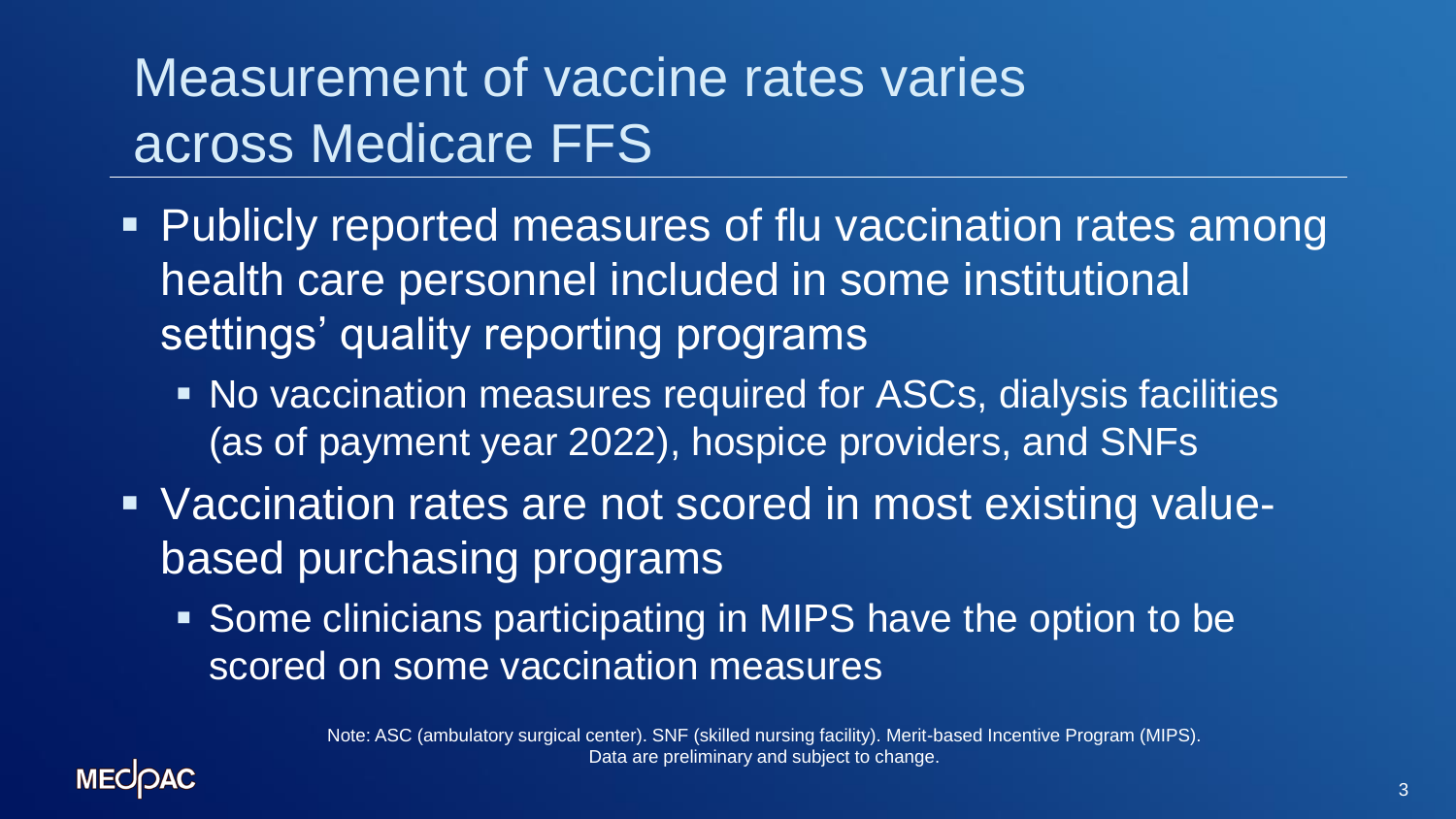Quality measurement of vaccination use across Medicare's providers and plans

- ACOs currently scored on flu vaccination rates of beneficiaries
	- Beginning payment year 2022, ACOs will be scored on a smaller measure set which does not include the vaccine measure
- Flu vaccination of enrollees is publicly reported and scored in quality bonus program for Medicare Advantage plans

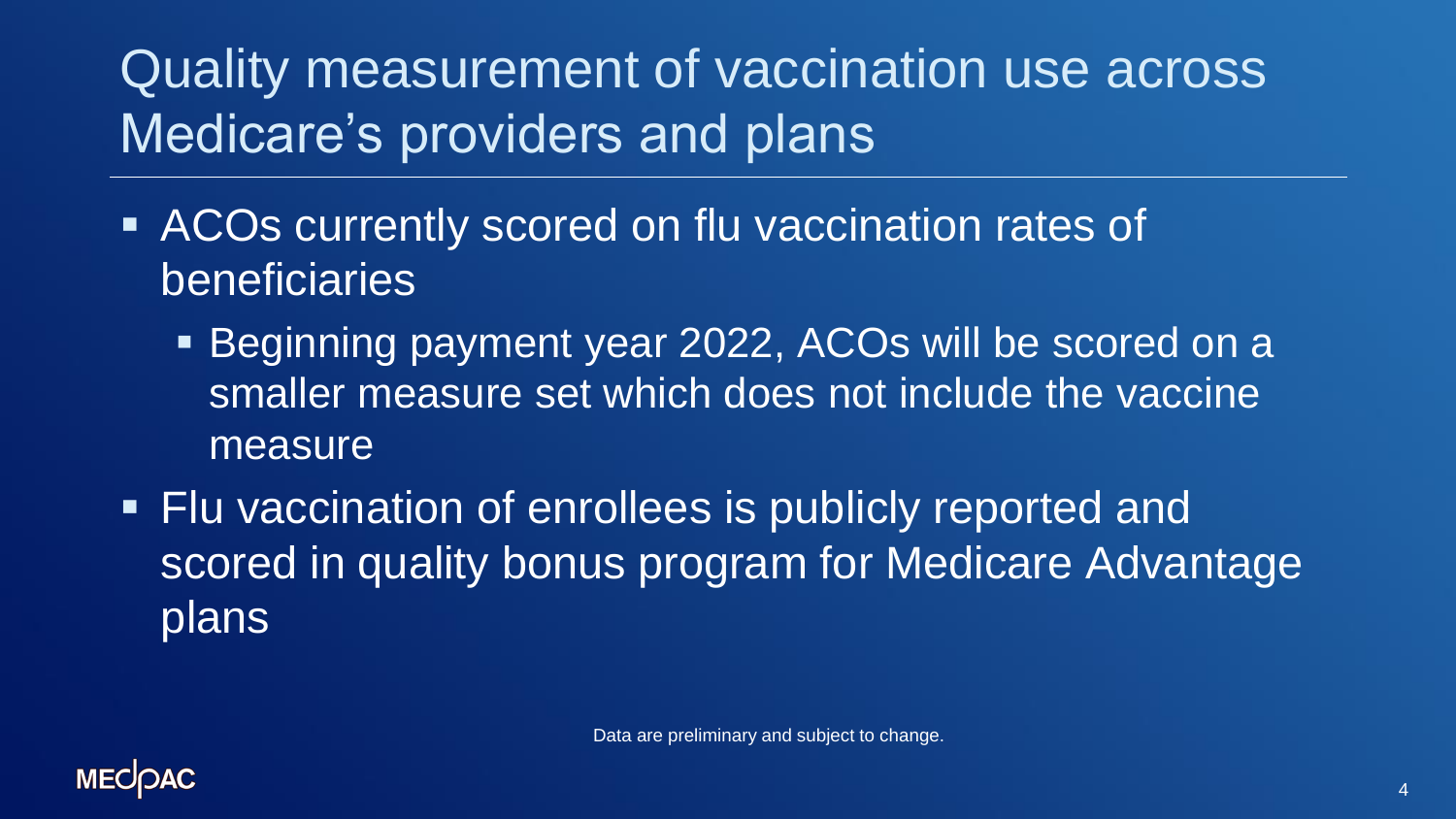# Medicare's vaccine coverage spans Part B and Part D

- Part B covers:
	- **Execute Seasonal influenza**
	- Pneumococcal disease
	- **EXA)** Hepatitis B for patients at high or intermediate risk
	- COVID-19 vaccines, per CARES Act
	- Other vaccines when used to treat injury or direct exposure
- Part D covers all commercially available vaccines not covered by Part B, such as shingles or hepatitis A

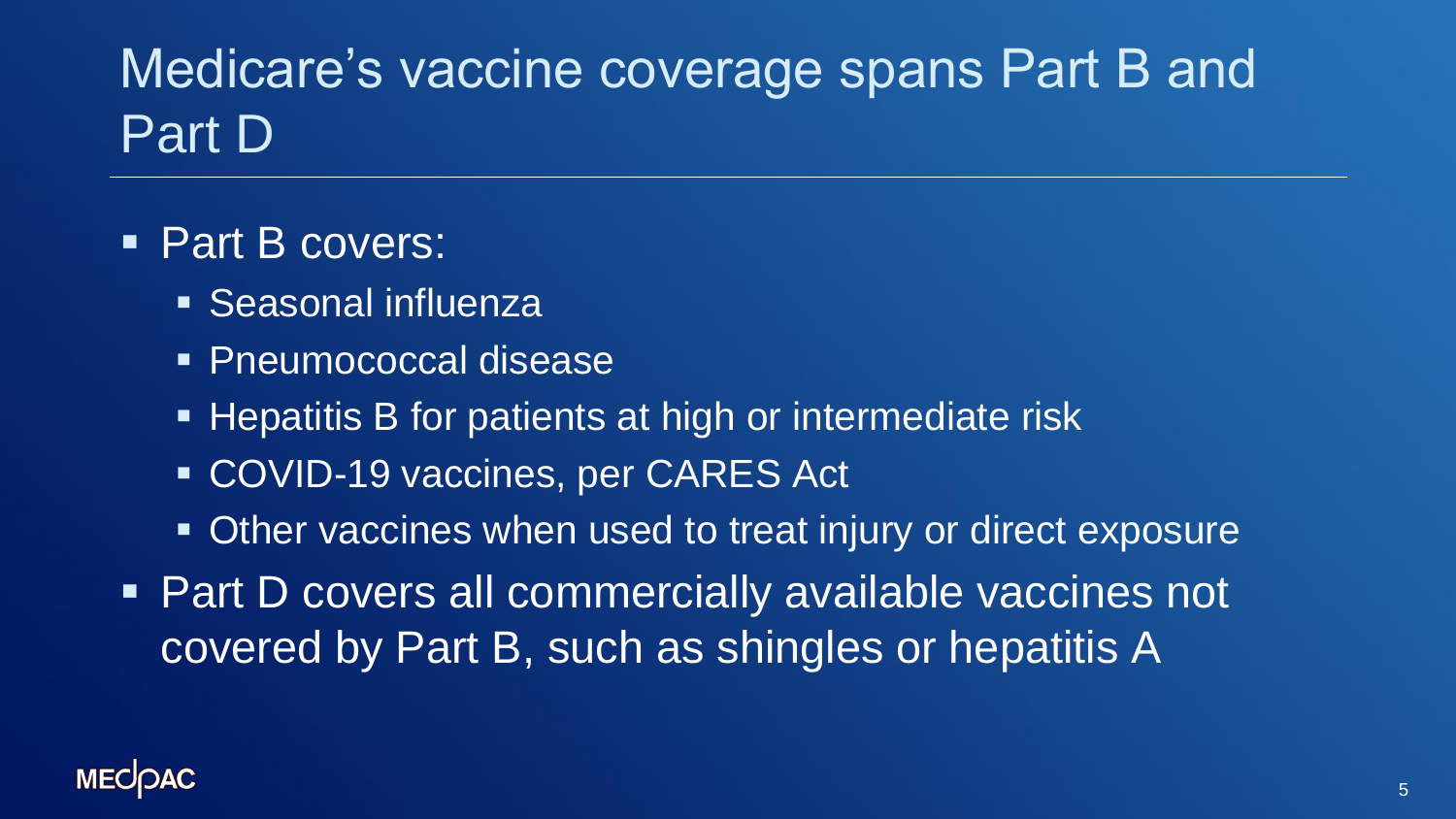### Coverage of and payment for preventive vaccines

#### **Part B**

- Generally no cost sharing\*
- Administered in a wide range of settings
	- Mass immunizers, e.g., pharmacies
	- **Physician offices**
	- **E** Hospitals, SNFs, HHAs, others

#### **Part D**

- Cost-sharing amounts vary by plan and benefit phase
- **EXEC** Most are administered in pharmacies



\*Vaccines furnished to treat an injury or direct exposure (e.g., tetanus and rabies) are subject to the standard 20 percent Part B cost-sharing. Note: SNFs (skilled nursing facilities). HHAs (home health agencies).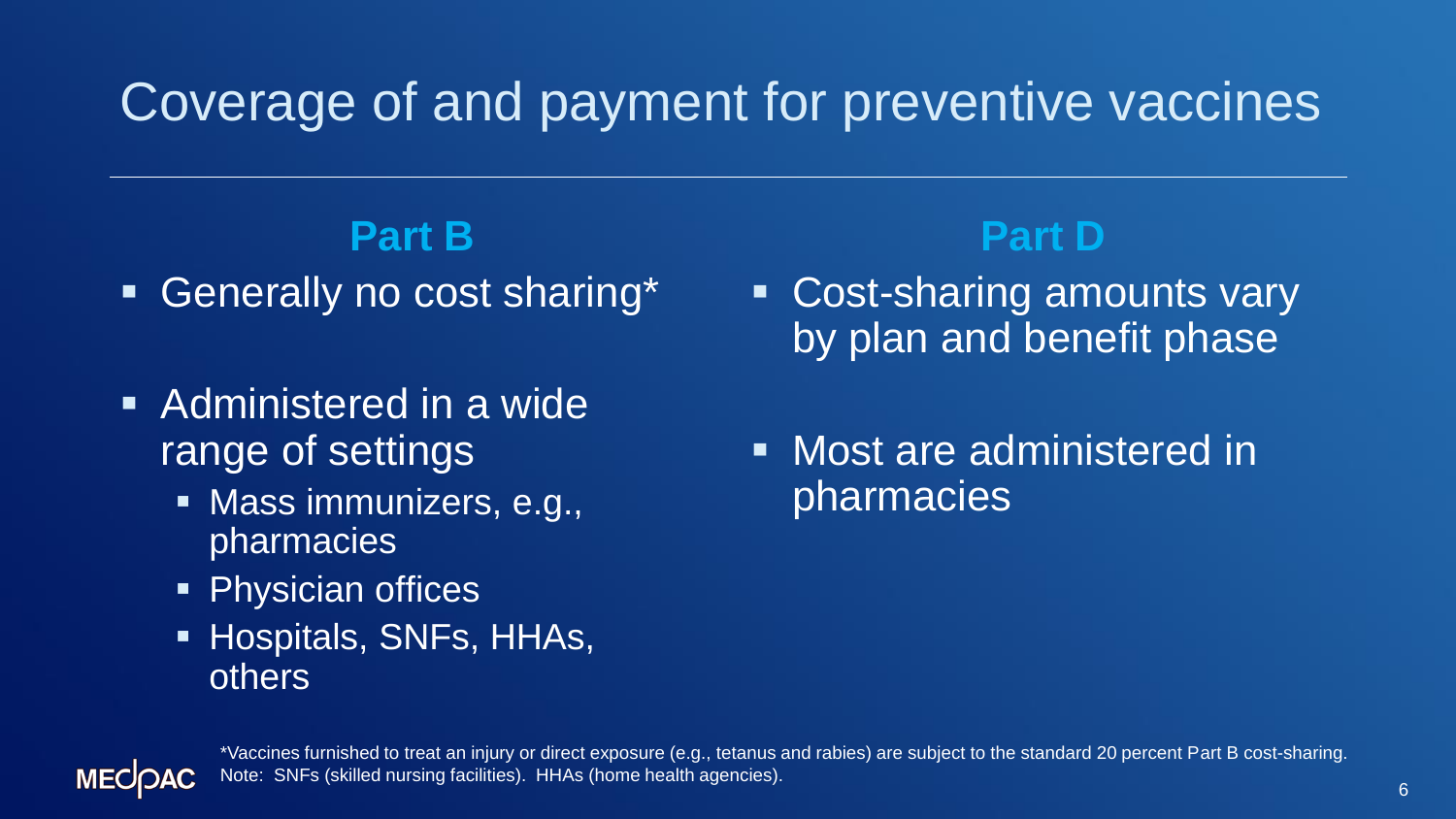# In 2007, the Commission recommended coverage of vaccines under Part B instead of Part D

- At outset of Part D, there were concerns:
	- **Physicians would have difficulty billing Part D plans**
	- **Patient would have to pay for vaccine upfront and then seek** reimbursement from plans, hurdle to seeking appropriate preventive care
- Today:
	- Steps have been taken to lessen these billing issues
	- But, there continue to be strong rationales for moving all vaccine coverage to Part B

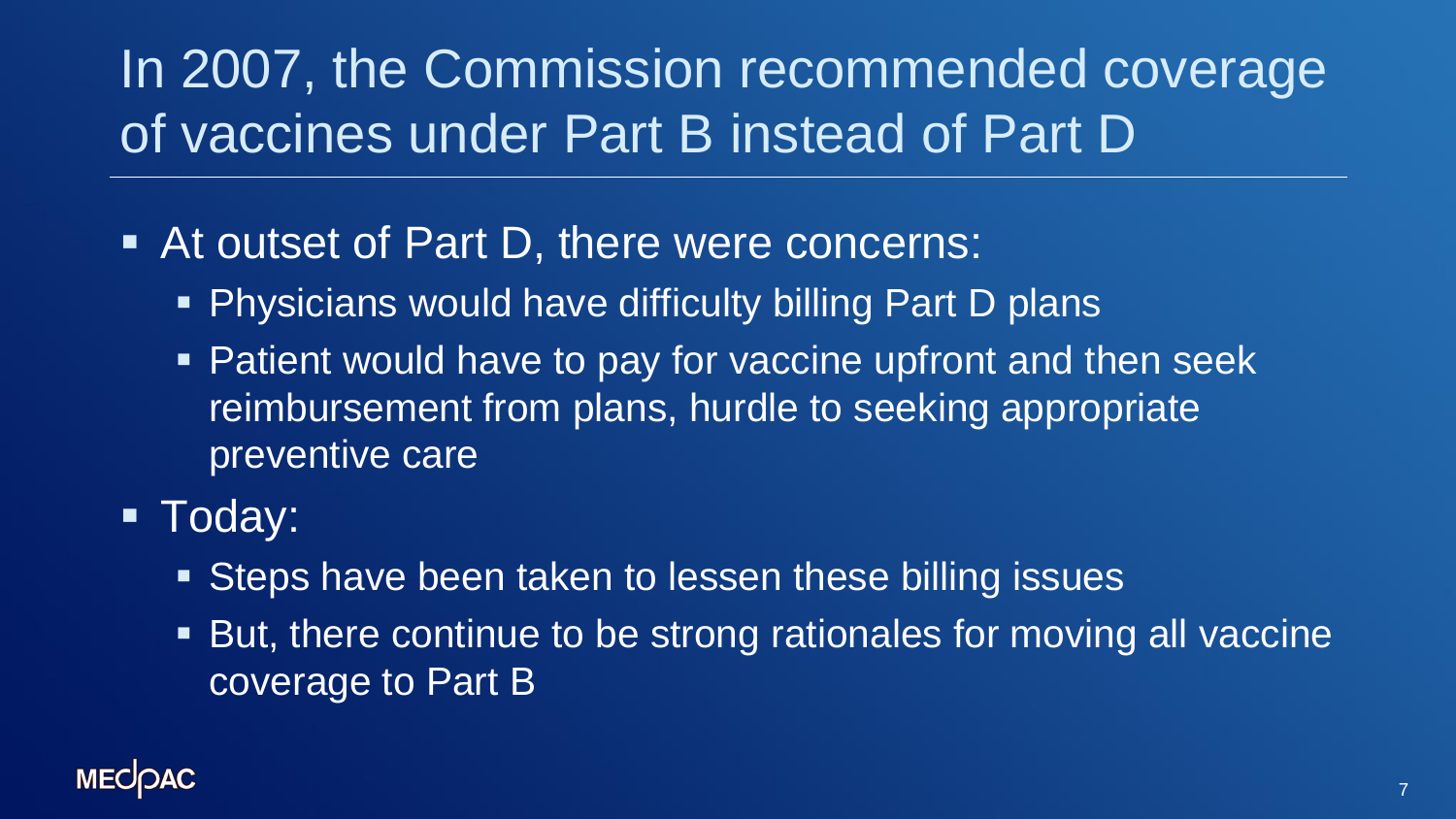#### Coverage policy option: Preventive vaccine coverage under Part B with no cost-sharing

- Moving all vaccine coverage to Part B would promote wider access
	- More Part B beneficiaries than enrollees in Part D
	- Wide variety of settings under Part B for administering vaccines
	- **EXELESS** confusing for beneficiaries and providers
	- No cost-sharing would ensure cost is not an access barrier
- **Policy option: Cover all appropriate preventive vaccines** and their administration under Part B instead of Part D without cost-sharing

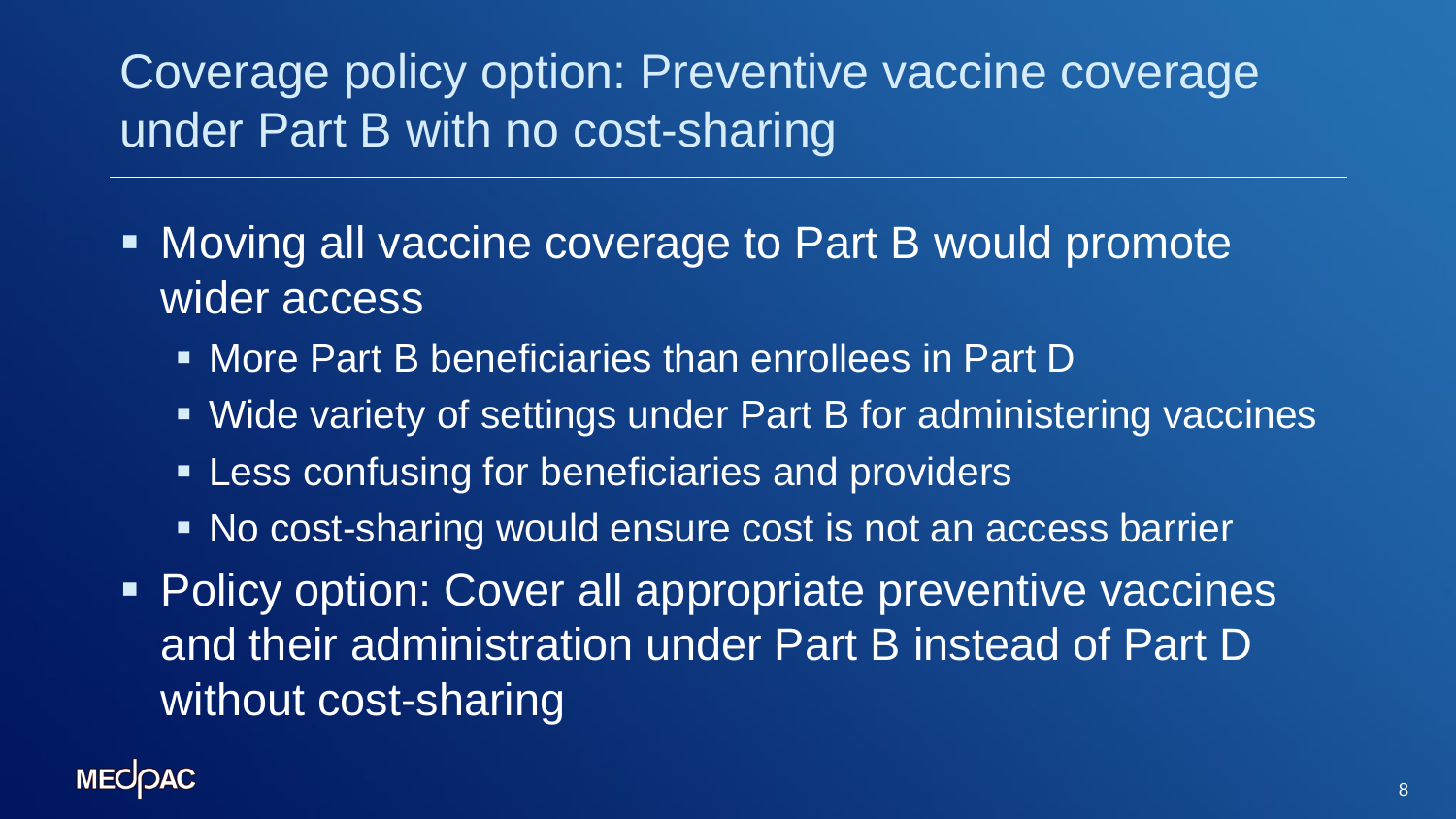### How Medicare pays for vaccines

- For preventive vaccines, Part B generally pays 95% of average wholesale price (AWP)\*
- For vaccines used to treat an injury or direct exposure (e.g., tetanus and rabies), Part B generally pays 106% of average sales price (ASP)
- Part D pays for vaccines based on plan-negotiated payment rates with pharmacies
- Medicare Part B and D also make a separate payment for administration of the vaccine
- **.** If the federal government directly purchases the vaccine, as has occurred for COVID-19, Medicare only pays for administration, not the vaccine itself

Note: \*Some providers such as hospitals, skilled nursing facilities, home health agencies, and rural health clinics are paid reasonable cost.

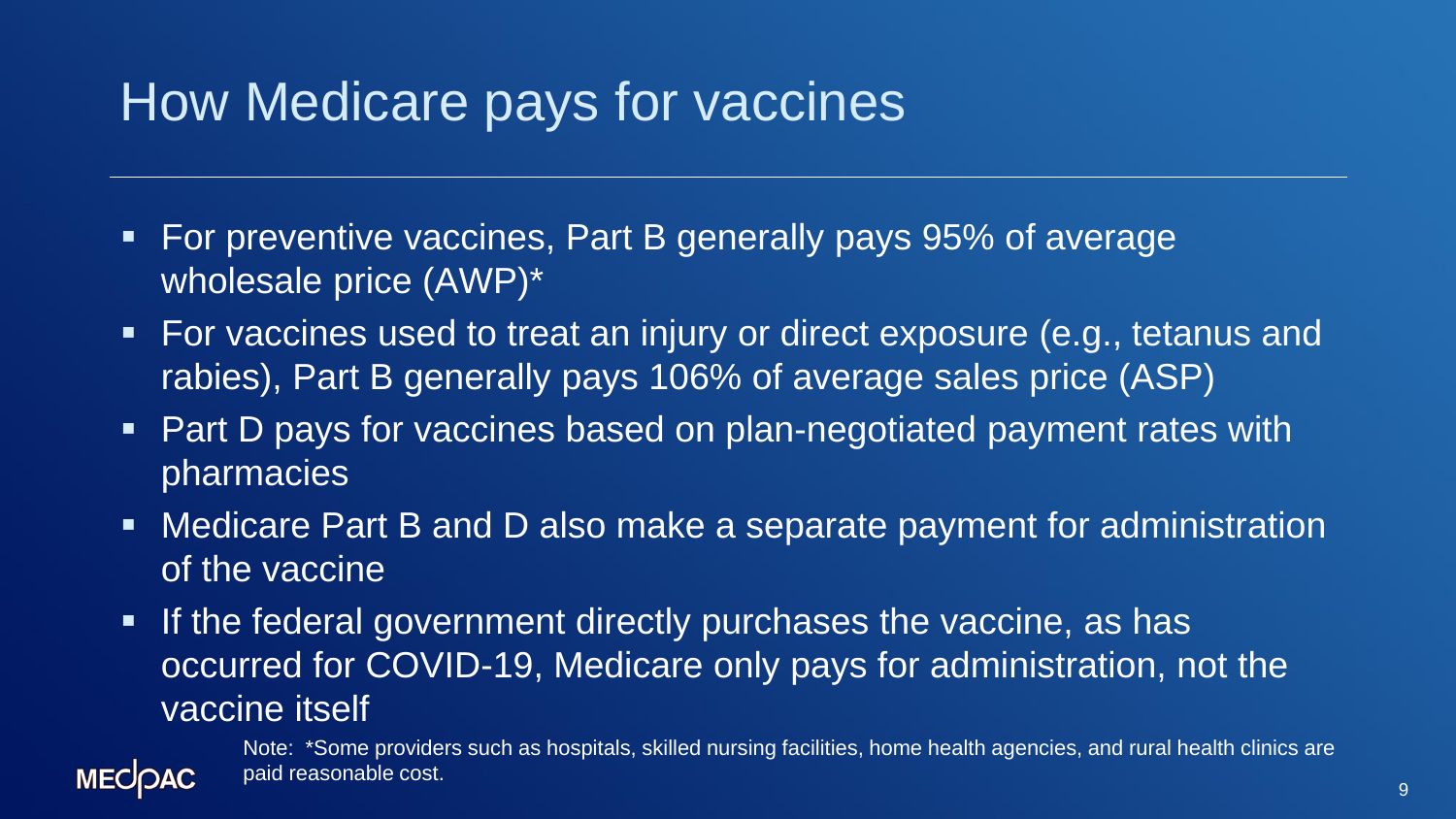### Comparison of Medicare vaccine payment rates to wholesale acquisition cost

|                     | <b>95% AWP</b><br>as percent<br>of WAC<br>(July<br>2020) | <b>106% ASP</b><br>as percent<br>of WAC<br>(July<br>2019) | <b>Part D rate</b><br>as percent<br>of WAC<br>(July 2019) |
|---------------------|----------------------------------------------------------|-----------------------------------------------------------|-----------------------------------------------------------|
| Influenza           | 117%                                                     | <b>NA</b>                                                 | <b>NA</b>                                                 |
| <b>Pneumococcal</b> | 114%                                                     | <b>NA</b>                                                 | <b>NA</b>                                                 |
| <b>Hepatitis B</b>  | 115%                                                     | <b>NA</b>                                                 | <b>NA</b>                                                 |
|                     |                                                          |                                                           |                                                           |
| <b>Hepatitis A</b>  | <b>NA</b>                                                | 87%                                                       | 104%                                                      |
| <b>Rabies</b>       | <b>NA</b>                                                | 85%                                                       | 101%                                                      |
| <b>Td</b>           | <b>NA</b>                                                | 73%                                                       | 103%                                                      |
| <b>Tdap</b>         | <b>NA</b>                                                | 77%                                                       | 105%                                                      |
|                     |                                                          |                                                           |                                                           |
| <b>Shingles</b>     | NA                                                       | <b>NA</b>                                                 | 101%                                                      |

- 95% AWP substantially exceeds WAC
- Part D payment rates\* are slightly above WAC
- 106% ASP is substantially below WAC for vaccines with data

The Part D payment rate reflects the median total payment to pharmacies for ingredient cost, including cost-sharing, and does not reflect any manufacturer rebates if available.



Note: WAC (wholesale acquisition cost). NA (Not applicable). Td (tetanus and diphtheria). Tdap (tetanus, diphtheria, and pertussis). Estimates reflect the median national drug code (NDC) when there are multiple NCDs for a particular type of vaccine. Data exclude Part B and Part D payments for vaccine administration and any Part D dispending fee. Source: MedPAC analysis of Part D PDE data and public ASP payment rate files from CMS and data from First Databank. Data are preliminary and subject to change.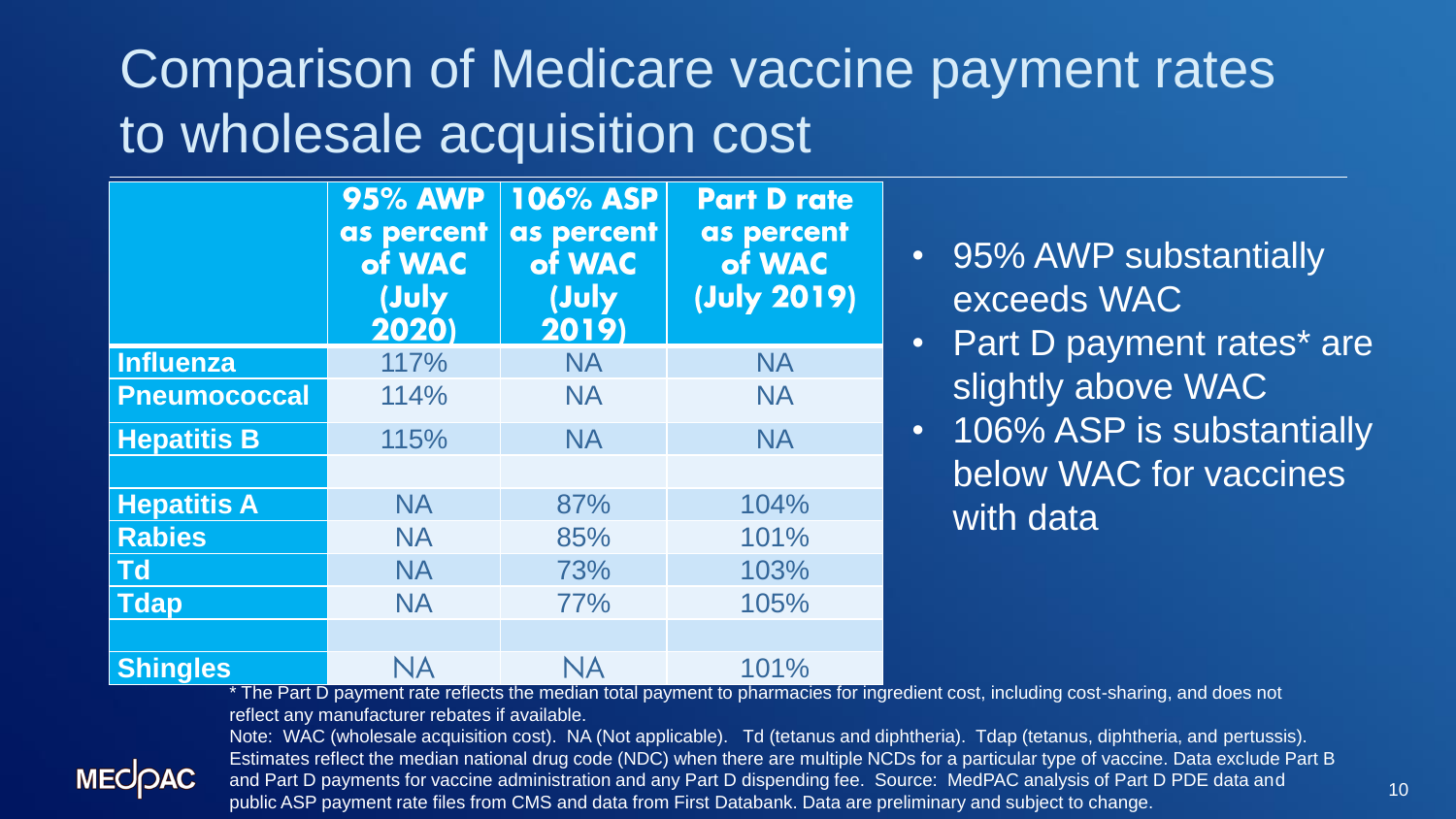#### Alternatives for Part B vaccine payment

- **Payment based on WAC (e.g., 103% of WAC)** 
	- WAC does not reflect discounts or rebates when available
	- Would moderately reduce payment rate from 95% AWP
- **Payment based on ASP** 
	- Average market-based price, net of rebates and discounts
- More study would be beneficial to understand:
	- How payment rates would change if based on ASP
	- How much vaccine prices vary across purchasers
	- How the 2-quarter lag in ASP would affect vaccine payment rates (e.g., given seasonality of flu vaccine)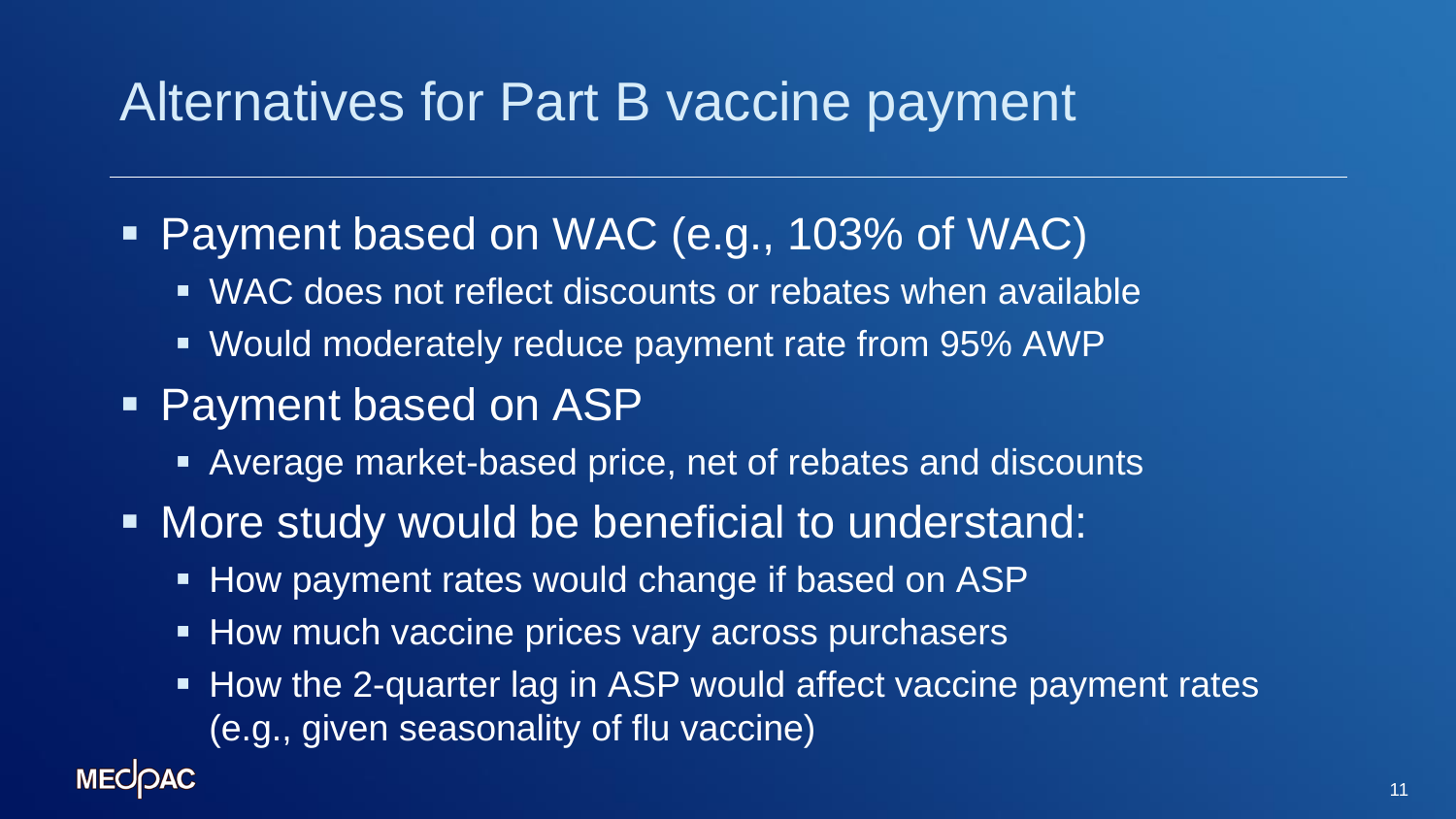# Payment policy option: Modify payment for Part B preventive vaccines

- **EXPERITHERE:** Modify Medicare's payment rate for Part B-covered preventive vaccines from 95% AWP to 103% WAC, and require vaccine manufacturers to report ASP data to CMS for analysis
- Rationale:
	- As initial step, base payment on WAC, which better approximates acquisition costs; moderately reduced payment rates should be accessible to providers
	- Concurrently, collect ASP data to permit the Secretary to study development of a payment rate that better reflects market prices